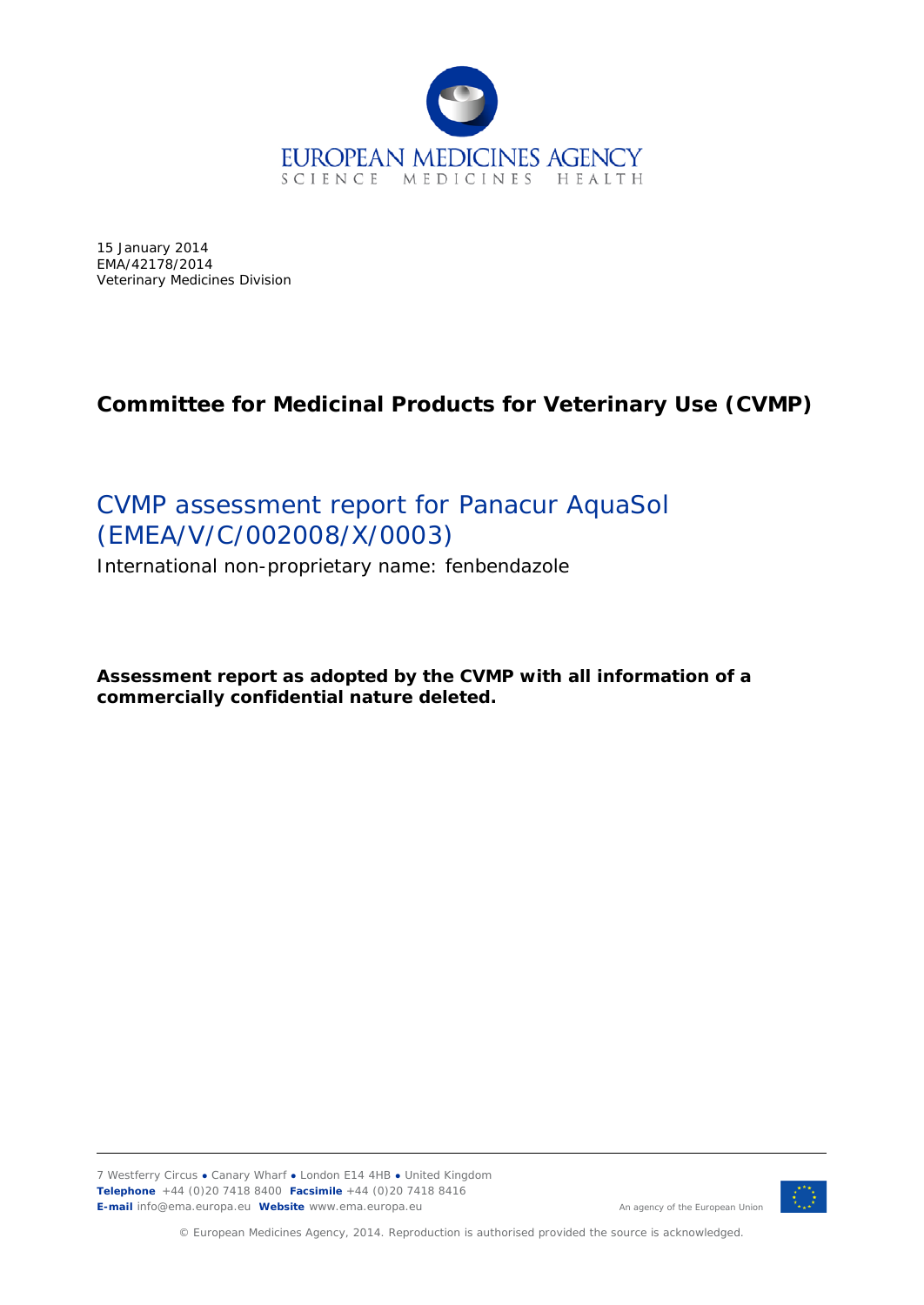# *Introduction*

An application for an extension to the Community marketing authorisation for Panacur AquaSol was submitted by Intervet International B.V. to the European Medicines Agency (the Agency) on 13 December 2012 in accordance with Article 19 of Commission Regulation (EC) No. 1234/2008 and Annex I point 3 thereof. The rapporteur appointed was G. J. Schefferlie and co-rapporteur H. K. Ostensen.

The already authorised product, Panacur AquaSol, indicated for the treatment and control of gastrointestinal nematodes in pigs, was authorised for use in the Community on 9 December 2011.

Panacur AquaSol contains fenbendazole as the active substance and is presented in packs/containers of 1 bottle in two different sizes 1 litre and 4 litres. The route of administration for this oral suspension is for use in drinking water. This extension application concerns addition of a foodproducing target animal species to extend the use of Panacur AquaSol to include chickens with the following indication: *Chicken:*

*Treatment of gastro-intestinal nematodes in chicken infected with:*

- *- Ascaridia galli (L5 and adult stages)*
- *- Heterakis gallinarum (L5 and adult stages*)*.*

The CVMP adopted an opinion and CVMP assessment report on 15 January 2014.

On 14 March 2014, the European Commission adopted a Commission Decision for this application.

# **Part 1 - Administrative particulars**

### *Detailed description of the pharmacovigilance system*

The applicant has provided a detailed description of the pharmacovigilance system which fulfils the requirements of Directive 2001/82/EC, as amended. Based on the information provided the applicant has the services of a qualified person responsible for pharmacovigilance and the necessary means for the notification of any adverse reaction occurring either in the Community or in a third country.

## *Manufacturing authorisations and inspection status*

Panacur AquaSol is manufactured, packaged and released by Intervet Productions Igoville.

The Agency Compliance and Inspection Sector has reviewed the manufacturer information contained in the application form (Part 1A) and available from the EEA National Competent Authorities and determined that all relevant sites have valid manufacturing authorisations or valid GMP (good manufacturing practice) certificates as appropriate. Hence, no GMP inspections are deemed necessary at this stage within the scope of this extension application.

### *Overall conclusions on administrative particulars*

The detailed description of the pharmacovigilance system and the GMP certification of the manufacturing sites are in line with legal requirements.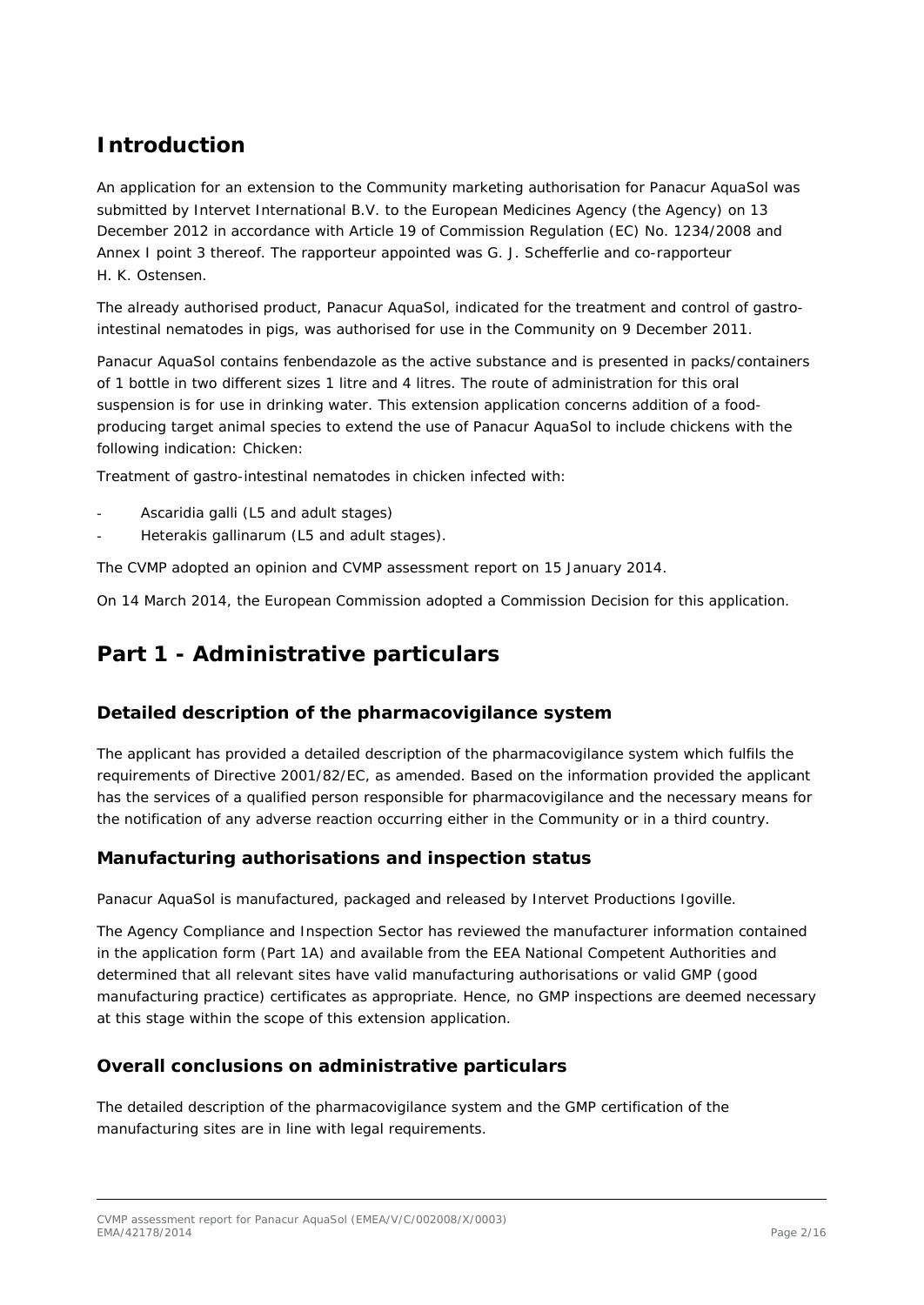# **Part 2 - Quality**

Panacur AquaSol 200 mg/ml oral suspension for use in drinking water for chicken is identical to Panacur AquaSol 200 mg/ml oral suspension for use in drinking water for pigs in all aspects of the formulation, manufacture, control testing, type of packaging and pack sizes. Hence a full Part 2 for the dossier is not submitted and reference is made to the quality data submitted and approved previously.

# **Part 3 – Safety**

The safety of fenbendazole has been studied and described in detail. Laboratory animal data generated with the active substance were assessed as part of the MRL (maximum residue limit) evaluations and are presented in the published CVMP MRL reports on fenbendazole (e.g., EMA/MRL/193/97-FINAL). Consequently these studies are not described in detail here.

Fenbendazole has been licensed world-wide for the treatment and control of helminth infections in food and non-food producing animal species for more than 30 years and its safety is well established.

*In vivo*, fenbendazole mainly exists in its oxidized oxfendazole form. The ADI (acceptable daily intake) for fenbendazole has been adopted from oxfendazole. This ADI of 7 µg/kg of bodyweight (bw) per day was established by applying a safety factor of 100 to the no-observed-effect level (NOEL) of 0.65 mg/kg bw per day for hepatic vacuolation seen in a carcinogenicity study in rats treated with oxfendazole.

## *Safety documentation*

### *Pharmacodynamics*

Benzimidazoles inhibit the polymerisation of tubulin to microtubules, interfering with essential structural and functional properties of nematode cells, such as cytoskeleton formation and transport of nutrients. The uptake of glucose is reduced and interference with mitochondrial reactions leads to a reduction of availability of adenosine triphosphate (ATP).

Benzimidazoles have an ovicidal effect on *Trichonstrongylus* type eggs as well as on *Ascaris suum*  eggs. This effect is thought to be caused by the inhibition of microtubule formation, already at a very early stage of egg development, which would be *in utero* for *Ascaris*.

Fenbendazole was introduced in 1974 as Panacur and has shown to be effective against nematode infections in many animal species.

See also Part 4.

### *Pharmacokinetics*

The information provided by the applicant is similar to the information as provided during the procedure for the initial marketing authorisation (EMEA/V/C/002008). Additional data on the target species chicken as recently assessed by the CVMP for the purpose of extending the fenbendazole tissue MRLs to chickens were provided. The study is reported in the European Public MRL Assessment Report on fenbendazole (EMA/CVMP/914694/2011).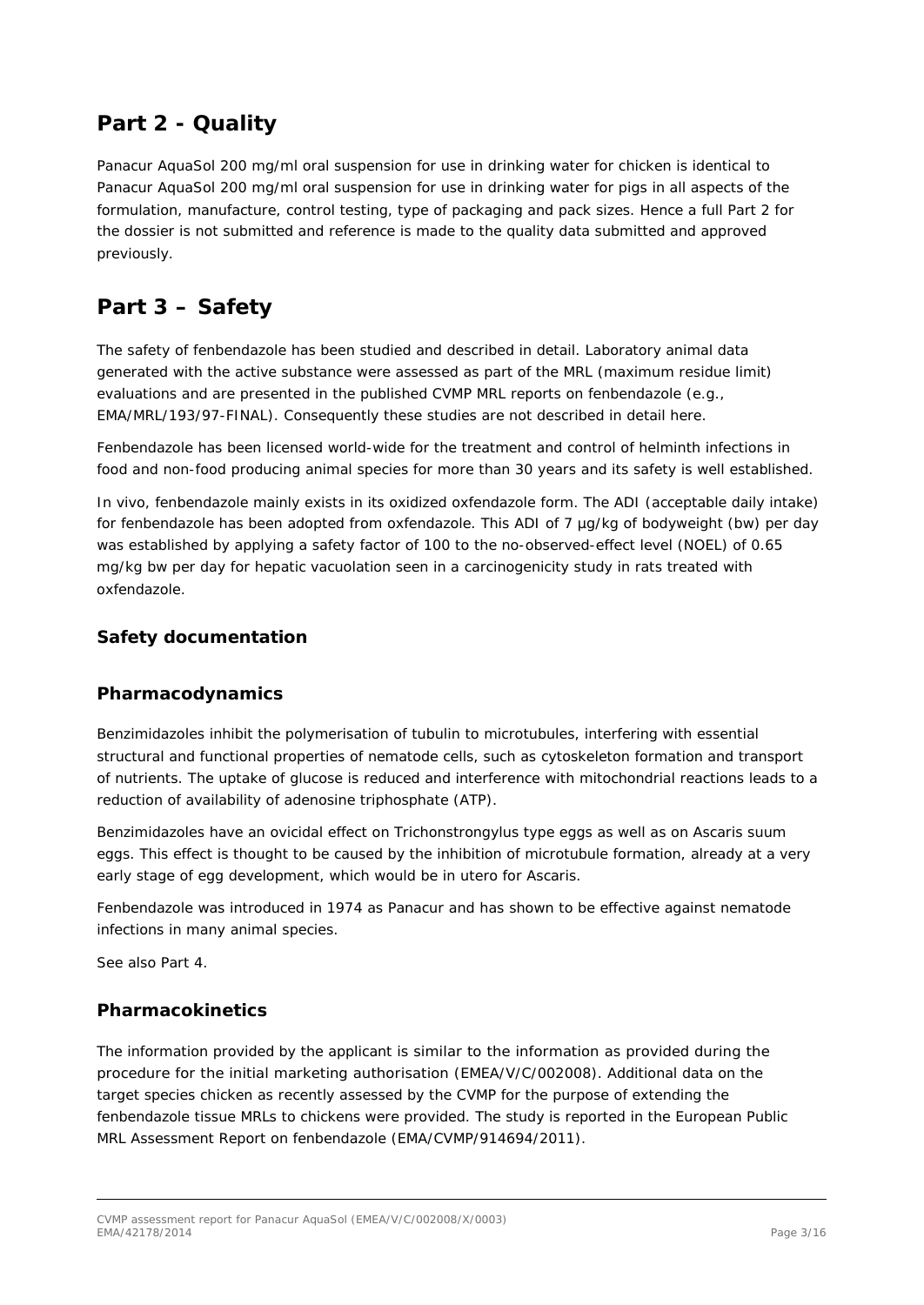Due to its poor solubility, there is limited absorption of fenbendazole from the intestine after oral administration. The extent of absorption differs among species, i.e. 27% for pigs, 20% for cattle, 24% for goats, 10% for turkeys, 16% for chickens, 18% for rabbits (Petersen and Friis, 2000; Davis et al., 1988).

The oral bioavailability is increased to a limited extent (1.3 times) when fenbendazole is formulated as Panacur AquaSol. The wet-milling process appeared not to affect metabolism, disposition or elimination of fenbendazole.

Fenbendazole and its metabolites are distributed throughout the body and highest concentrations are found in the liver (Heggem, 2008).

After absorption, fenbendazole is rapidly metabolised by liver microsomes. The first metabolite is oxfendazole, which results from sulfoxidation. This metabolism step is reversible. Oxfendazole is further sulfoxidated to oxfendazole sulfone. Fenbendazole can also be demethoxycarbonylated to fenbendazole amine or hydroxylated to p-hydroxyfenbendazole (Short *et al*., 1988).

Moreover, a metabolism study conducted with radiolabeled fenbendazole showed that the metabolic pathway of fenbendazole in chickens is the same as in mammals. The residues fenbendazole, oxfendazole and oxfendazole sulfone were found in eggs.

See also Part 4.

## *Toxicological studies*

#### **Single dose toxicity**

Oral single dose studies in mice, rats, rabbits and dogs demonstrate that fenbendazole is of low acute toxicity. The study results did not allow the derivation of no-observed-adverse-effect levels (NOAELs).

#### **Repeat dose toxicity**

Data on repeat dose toxicity are available from rats and dogs. The overall NOAEL was 4 mg/kg bw/day, based on lymphoid hyperplasia observed in dogs.

#### **Tolerance in the target species of animal**

Please refer to Part 4. No points of concern relevant for the safety of fenbendazole in humans could be identified.

#### **Reproductive toxicity/Developmental toxicity**

The MRL summary reports describe a 3-generation study in rats, from which a NOAEL of 15 mg/kg bw/day was derived, based on diarrhoea, reduced bodyweight gain and pathological changes in the liver, as well as reductions in fertility, survival and growth of the neonates during lactation. Fenbendazole had no effect in testicular function tests in sheep and horses.

The teratogenicity studies in rats and rabbits described in the MRL summary report (EMA/MRL/193/97- FINAL) showed no evidence of foetotoxicity or teratogenicity in rats at any dose level, but for rabbits, a NOAEL of 25 mg/kg was established, based on an increase in delayed ossification in the 63 mg/kg bw group.

There were no treatment-related effects in the offspring of dogs, pigs, sheep and cattle, administered fenbendazole at various times during gestation.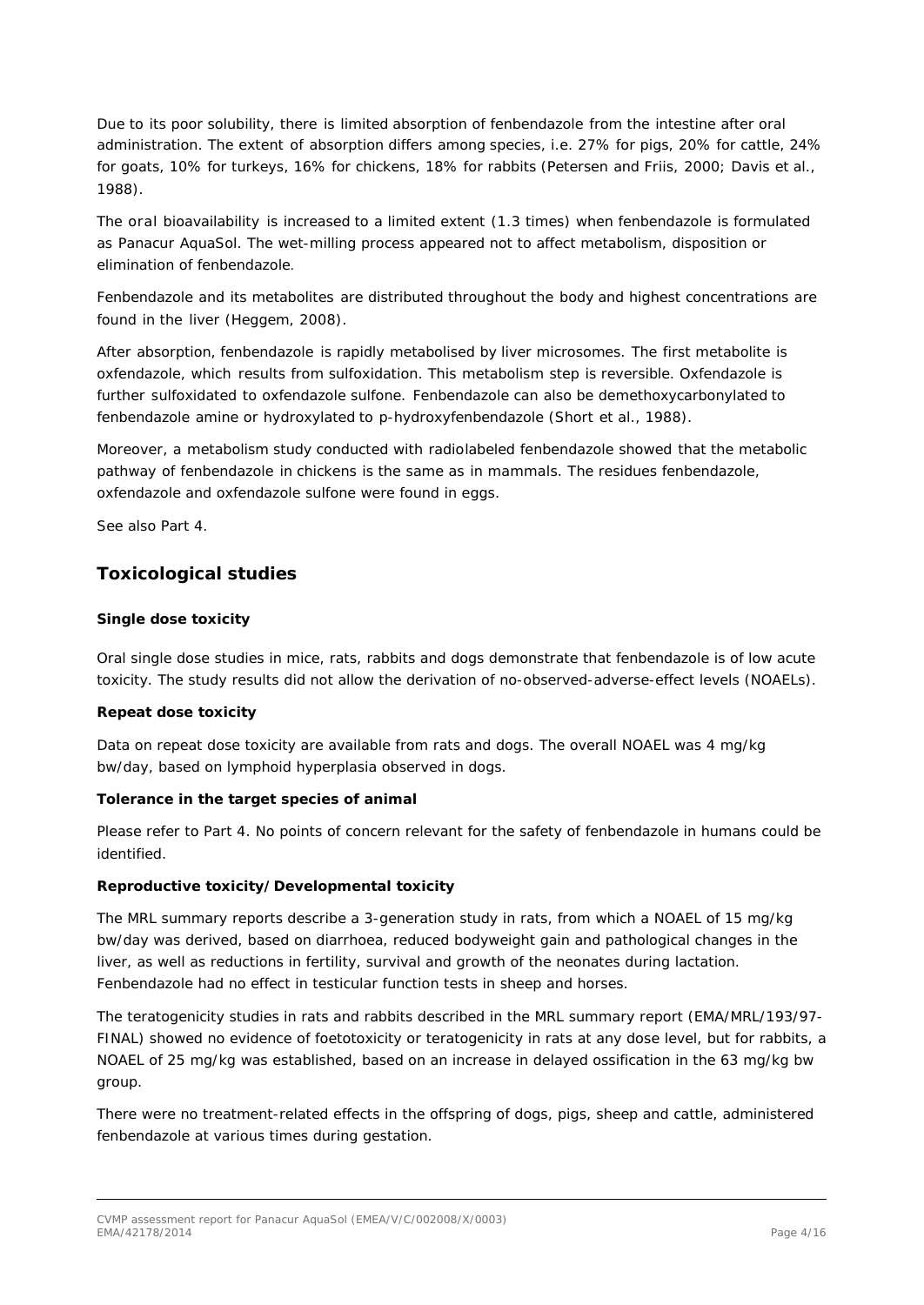#### **Mutagenicity/genotoxicity**

Based on a battery of *in vitro* and *in vivo* genotoxicity tests, described in the MRL summary report, it was concluded that fenbendazole is not genotoxic.

#### **Carcinogenicity**

No data on carcinogenicity are deemed necessary, because fenbendazole is devoid of genotoxic potential, has no structural alerts for carcinogenicity, and no evidence for carcinogenicity was found in a 2-year study in mice.

#### **Studies of other effects**

Studies with fenbendazole showed that the substance can be considered practically non-irritating to the skin and eyes. Fenbendazole was not a skin sensitiser when tested in a 10% formulation in guinea pigs.

Fenbendazole seems to be well tolerated in humans after oral exposure (single oral dose up to 2,000 mg/per person; 500 mg/per person for 10 consecutive days); however observations in humans are limited.

## *User safety*

#### **Hazard characterization**

Fenbendazole is of low acute toxicity after oral exposure. No acute exposure limit is available.

Based on limited human data it appears that doses up to 500 mg per person did not result in adverse effects. Moreover, single doses up to 2,000 mg per person were reported to cause no adverse effects.

Fenbendazole is not expected to have a skin or eye irritating potential at concentrations up to 10%, although, in the final formulation fenbendazole is present at a concentration of 20%. It is considered unlikely that the final formulation will have skin or eye irritating/damaging effects.

Warning sentences are included in the summary of product characteristics (SPC) as if the final formulation had a skin sensitising property. This was considered sufficient to compensate for the fact that the skin sensitisation test was performed with a lower concentration of fenbendazole than in the final solution.

The excipients are considered to be of low toxicity after systemic exposure.

#### **Exposure**

This product will be used by professional users (veterinarians and farmers).

Tasks and situations that may lead to an exposure are removal of the seal from the opening of the bottle, decanting the suspension into a measuring device, transfer of the pre-diluted suspension from the measuring device into the pre-dilution tank or into the medication tank, stirring the (diluted) suspension, control of the drinkers for flow of medicated water and cleaning of the measuring device.

Dermal (direct skin contact) and eye exposure (splashes) are considered the relevant routes of exposure to Panacur AquaSol. The total amount of fenbendazole which might come into contact with the user's skin per administration is calculated to be 1,561 mg per person (i.e. 26 mg/kg bw). As no dermal bioavailability data are available for the suspension, a worst case bioavailability of 100% was used by the CVMP and subsequently resulted in an internal exposure of 26 mg/kg bw. Oral exposure (due to hand-to-mouth contact) and eye exposure (due to hand-to-eye contact) are considered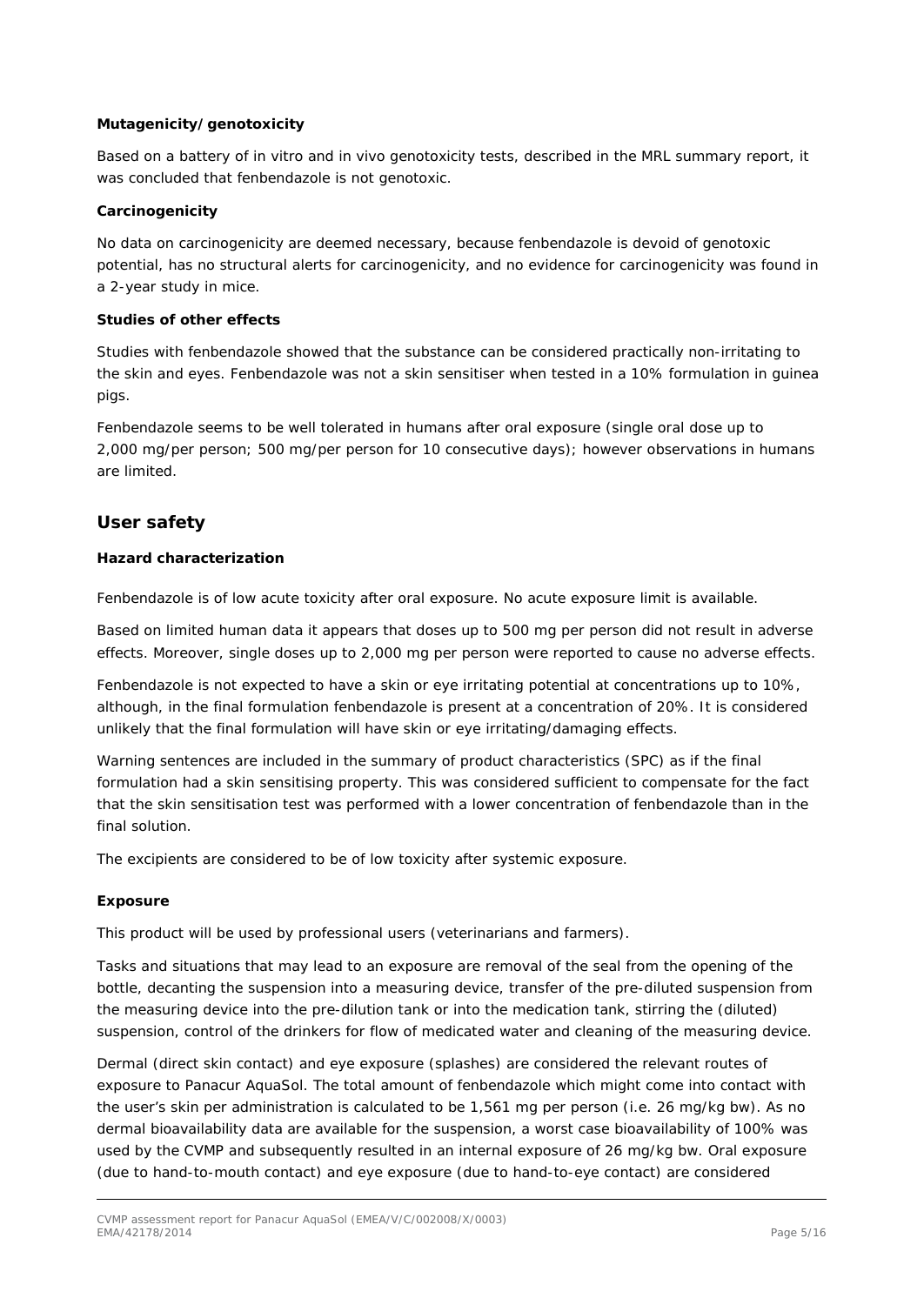negligible as this product will be used by professionals. The risk of accidental exposure by children is mitigated by a child resistant closure.

#### **Risk characterisation**

#### Skin/eye irritation:

Fenbendazole is not considered to have skin or eve irritating potential at concentrations up to 10%. In the final formulation fenbendazole is present at a concentration of 20%. However, because of the absence of effects at 10%, it is considered unlikely that the final formulation will have skin or eye irritating/damaging effects. Further, safety measures are already proposed which would normally be acceptable for a formulation with skin and eye irritating properties. Because of the low concentrations in the final formulation, also no skin and/or eye irritating effects are expected to occur from the excipients.

#### Sensitisation:

Fenbendazole did not cause hypersensitivity reactions in a sensitisation test, however this study was not performed with the final formulation. Due to the higher concentration in the final formulation compared to the tested formulation and the difference in excipients it is questioned whether the test result is relevant for the final formulation. However, safety measures are already proposed which would normally be acceptable for formulations with sensitising properties, and a warning sentence with respect to hypersensitivity reactions and the recommendation of wearing of gloves are included in the SPC section 4.5. Also, for the excipients hypersensitivity reactions cannot be excluded.

Systemic adverse effects (after dermal exposure):

The estimated exposure (26 mg/kg bw) was compared to several NOAELs (e.g. 2,500 mg/kg bw derived from the 30-day rat study, 125 mg/kg bw derived from the 90-day dog study). No data were available on absorption via the skin and to estimate the internal NOAEL, an oral bioavailability of 27% (Foral pigs) was assumed, resulting in internal NOAELs of respectively 675 and 34 mg/kg bw.

The estimated exposure was also compared to human tolerable doses, i.e. 8.3 mg/kg (corresponding to an internal dose of 2.3 mg/kg bw.) for 10 consecutive days, and single doses up to 33 mg/kg bw (corresponding to an internal dose of 9 mg/kg).

The calculated margin of exposure (MOE) is below the margin that is generally used to account for inter- and/or intraspecies variation. The wearing of gloves will decrease the exposure with a factor 10 (i.e. 2.6 mg/kg bw) and subsequently increase the calculated MOEs by a factor 10. Then, still some MOEs would be below 100 or 10. Worst case MOEs (with gloves) of 3 and 2 could be calculated (when considering the human data).

However, it is acknowledged that the NOAELs were obtained from studies administering fenbendazole over a longer period, while Panacur AquaSol will be administered during 5 consecutive days. The NOAEL in some studies was established on the highest dose tested. Also, the data on single dose toxicity of fenbendazole show that fenbendazole is of low toxicity. Finally, a dermal bioavailability of 100% was used for the estimation of dermal exposure is very worst case.

Considering all available information, the CVMP believes that the product can be safely used by professionals if protective gloves are worn. Moreover, the warning and safety measures include a statement in the SPC that contaminated clothes should be removed after spillage.

The occurrence of effects on human foetuses cannot be fully excluded. Even when wearing gloves, decreasing the exposure by a factor 10, the MOE is far below 100 (i.e. MOE of 3). Refining the worst case dermal bioavailability (e.g. 27% instead of 100%) does still result in a MOE < 100. During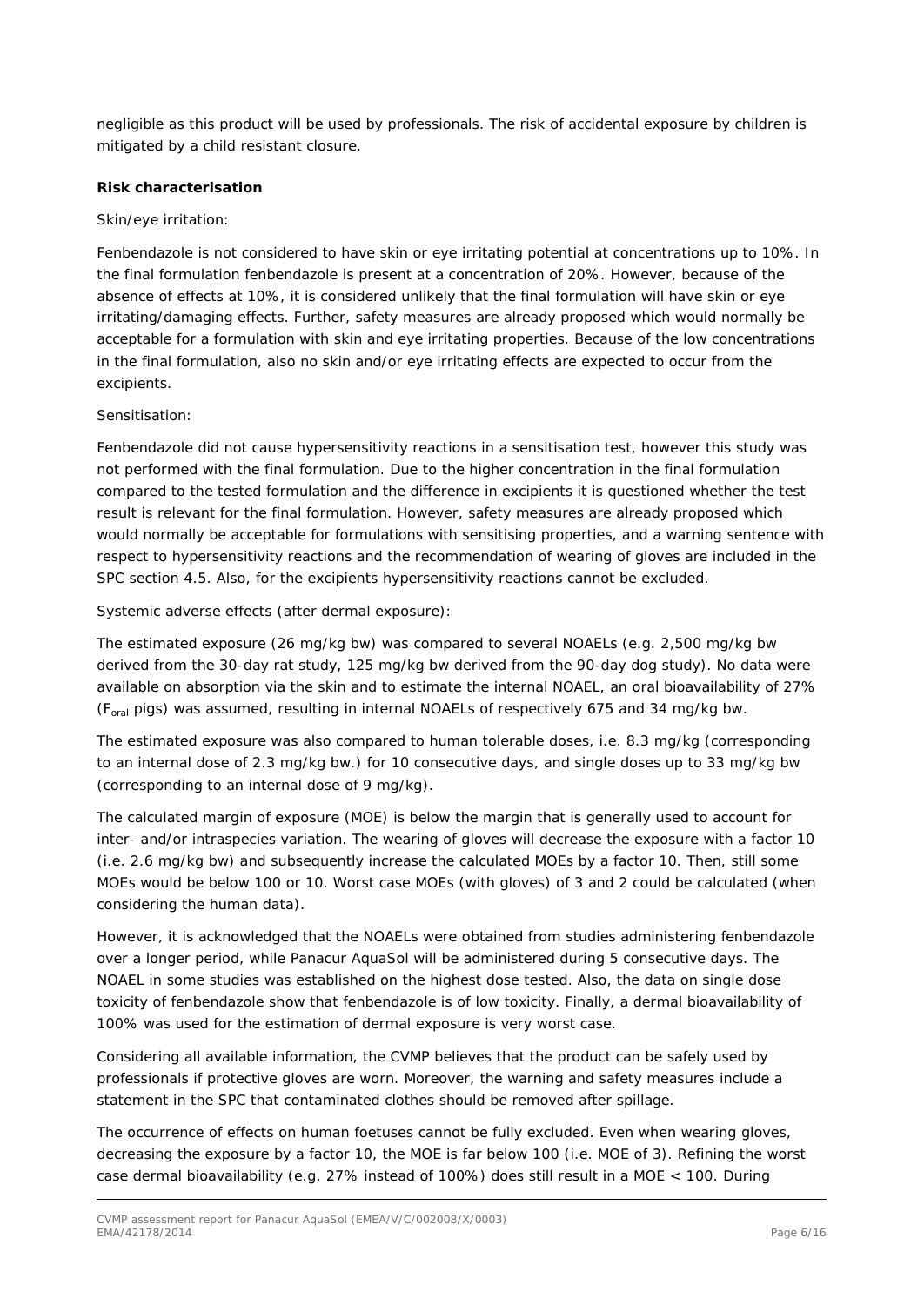procedure EMEA/V/C/002008 (authorisation for pigs) it was concluded that the delayed ossification (reflecting growth retardation) would most likely require daily exposures for a longer period of time (the product posology included only a 2-day treatment). However, the duration of treatment is now (for chicken) 5 days. It should be noticed that the adverse effects (palatoschisis, hypoplastic kidneys, abnormal caudal vertebrae, aplastic thumbs, fragmented sacral vertebrae, knotty swellings in clavicles) were observed in foetuses of the rabbit, while the general state of health was normal for dams, which could point to a direct effect on the foetus. These effects occurred at 63 mg/kg bw; no higher doses (resulting in more severe or additional effects) were tested. It is further noted that oxfendazole (predominant metabolite of fenbendazole) caused early resorptions and malformations in a range-finding developmental toxicity study in the rabbit at 100 mg/kg bw/day (JECFA 41, [http://www.inchem.org/documents/jecfa/jecmono/v041je03.htm\)](http://www.inchem.org/documents/jecfa/jecmono/v041je03.htm). It cannot be excluded that these effects are the result of a single exposure to fenbendazole.

Therefore, a warning sentence with respect to handling of the product by pregnant women has been included in the SPC - 'Pregnant women must take extra precautions when handling this veterinary medicinal product'.

## *Environmental risk assessment*

#### **Phase I**

A Phase I environmental risk assessment (ERA) for Panacur AquaSol was performed in accordance with VICH (International Cooperation on Harmonisation of Technical Requirements for Registration of Veterinary Medicinal Products) guideline GL6 (CVMP/VICH/592/98-FINAL) and CVMP Guideline on environmental impact assessment for veterinary medicinal products in support of the VICH Guidelines GL6 and GL38 (EMEA/CVMP/ERA/418282/2005-Rev.1).

This ERA was limited to the addition of the new target species chicken, for the treatment and control of pre-adult and adult stages of *Ascaridia galli* and *Heterakis gallinarum*, because the addition of a new food producing species may result in an increase in exposure of the environment.

The dosage for chickens is 1.0 mg fenbendazole/kg bw, administered on five consecutive days.

For Panacur AquaSol, none of the questions 1–6 and 14 of the decision tree allow for a stop in Phase I. Consequently the initial predicted environmental concentration in soil (PEC<sub>soil</sub>) was calculated in line with CVMP Guideline on environmental impact assessment for veterinary medicinal products in support of the VICH Guidelines GL6 and GL38 (EMEA/CVMP/ERA/418282/2005-Rev.1), based on a dose of 1.0 mg fenbendazole/kg bw administered on 5 consecutive days.

Initial PEC<sub>soil</sub> were calculated to be 2.79 µg/kg for broiler breeder, 5.18 µg/kg for laying hen, 9.82 µg/kg for replacement layer and 44.35 µg/kg for broiler. All initial PEC<sub>soil</sub> are below the trigger of 100 µg/kg, and therefore the ERA can stop in Phase I, no further assessment is needed.

In conclusion, based on the data provided the ERA can stop at Phase I. Panacur AquaSol is not expected to pose a risk for the environment when used according to the SPC.

### *Overall conclusions on the safety documentation*

Fenbendazole is of low acute toxicity after oral exposure. No acute exposure limit is available.

*In vivo*, fenbendazole mainly exists in its oxidized oxfendazole form. The ADI for fenbendazole has been adopted from oxfendazole. This ADI of 7 µg/kg bw/day was established by applying a safety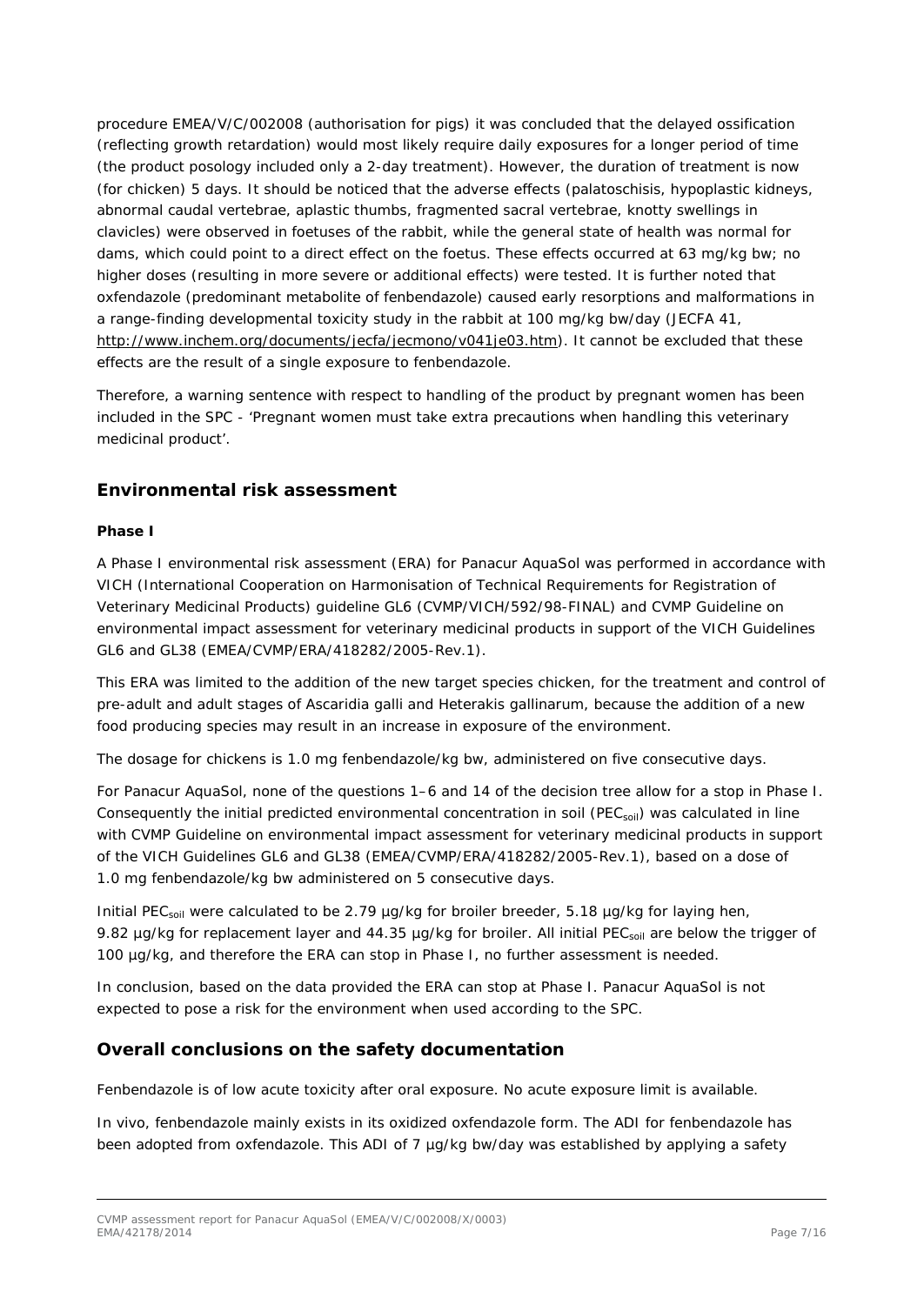factor of 100 to the NOAEL of 0.65 mg/kg bw/day for hepatic vacuolation seen in a carcinogenicity study in rats treated with oxfendazole.

The NOAEL for developmental effects was set to 15 mg/kg bw/day, based on an increase in delayed ossification in the 63 mg/kg bw group. There was no evidence of foetotoxicity or teratogenicity in rats, dosed at levels of 25, 250 or 2,500 mg/kg bw/day. For rabbits, a NOAEL of 25 mg/kg was established.

Fenbendazole is not considered to be genotoxic and/or carcinogenic.

Fenbendazole seems to be well tolerated in humans after oral exposure, however observations in humans are very limited.

Fenbendazole is not expected to have a skin or eye irritating potential at concentrations up to 10%, although, in the final formulation fenbendazole is present at a concentration of 20%. It is considered unlikely that the final formulation will have skin or eye irritating/damaging effects.

The skin sensitising property of fenbendazole in the final formulation is unknown.

The warnings and safety measures are identical to previously accepted for Panacur AquaSol (pigs). In addition, a warning sentence with respect to handling of the product by pregnant women has been included in the SPC. As the applicant intends to have a combined packaging for Panacur AquaSol for pigs and chicken, the applicant already provided the combined SPC and labelling which contains the additional information.

Based on the data provided the ERA can stop at Phase I. Panacur AquaSol is not expected to pose a risk to the environment when used according to the SPC.

# **Residues documentation**

### *Identification of the product concerned*

The residue study for meat and eggs was performed with Panacur AquaSol 200 mg/ml drinking water suspension for chicken (wet-milled formulation), containing the active substance fenbendazole (200 mg/ml) and excipients benzyl alcohol (20 mg/ml), polysorbate 80, simethicone emulsion 30% and purified water (q.s. to 1 ml).

### *Residue studies*

Tissues:

Residue depletion study was performed with the commercial formulation. Animals (layers: Lohmann Braun; m+f; 26 weeks at slaughter; bw: 1.530–2.654 kg and broilers: Ross 308; m+f; 10 weeks at slaughter; bw: 3.338–4.653 kg; 12 animals per slaughter group) were dosed 1 mg fenbendazole/kg bw/day for 5 consecutive days. Panacur AquaSol was administered via drinking water given for voluntary up-take (drinkers: container + drinker dish) during 6 hours. The concentrations of fenbendazole in the medicated water were determined based on the nominal daily dose of fenbendazole (1 mg/kg bw), the bodyweight of the heaviest bird per production type (heaviest layer: 2.654 kg, heaviest broiler: 4.653 kg) and the average volume of water consumed by the birds during 6 hour assessment periods (average volume consumed by 24 layers: 2.748 l, average volume consumed by 24 broilers: 6.783 l).

Animals were sacrificed at 24, 48, 72, 96 and 120 hours after completion of consumption of the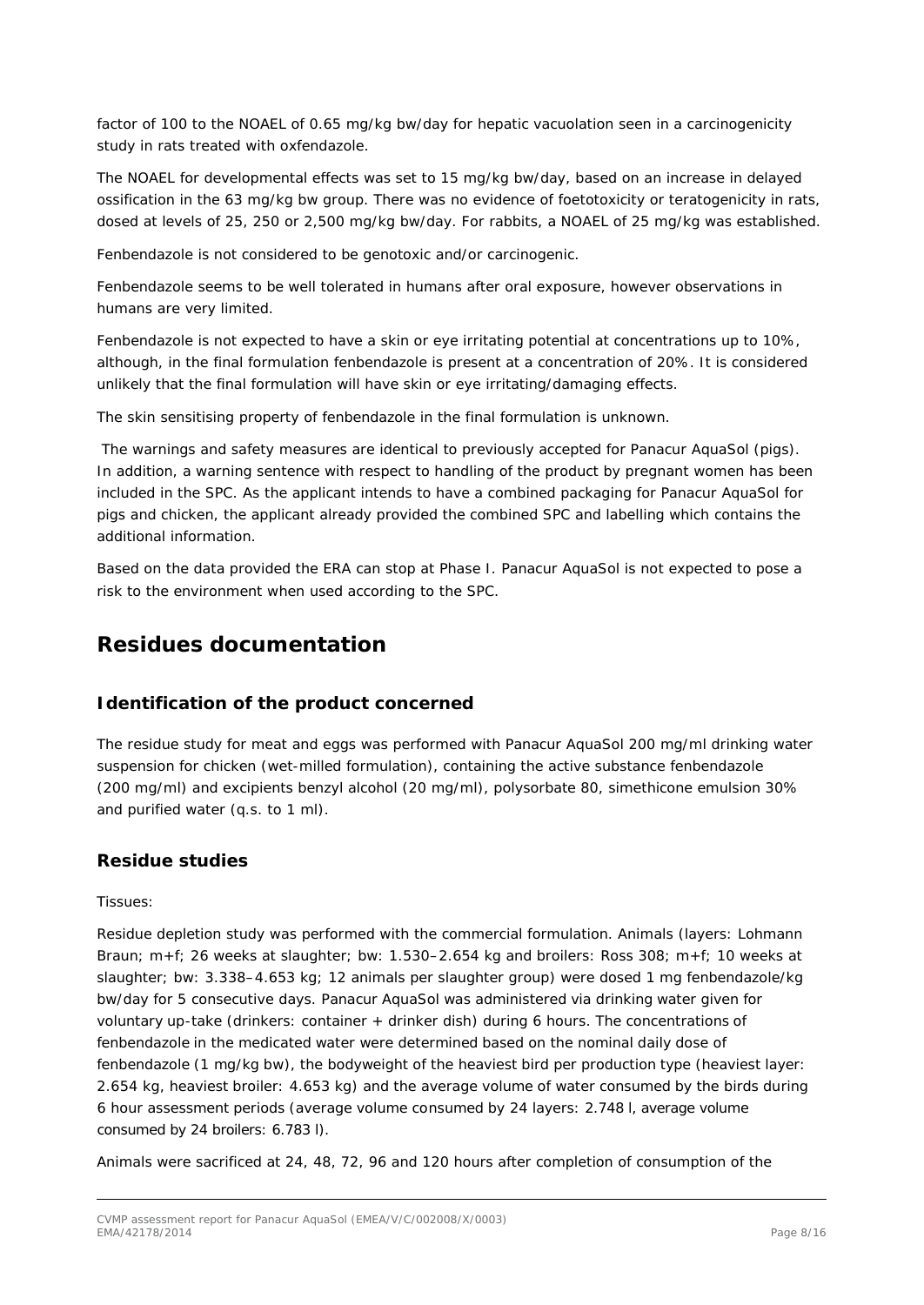medicated drinking water on the last day of dosing. Liver, kidneys, skin+fat and muscle (breast) samples were collected and stored at approximately -80 °C until analysis (storage stability was guaranteed for the storage period). Residue concentrations of the marker residue were determined using the routine analytical methods (HPLC (high-performance liquid chromatography) with fluorescence detection) and matrix matched calibration. Limit of quantification (LOQ): 25 µg/kg for all tissues. QC-samples (fortified broiler and layers matrices) were within the acceptable limits.

Eggs:

Residue depletion study was performed with the commercial formulation. Animals (Lohmann Selected Leghorn and Lohmann Brown; bw: 1.367–2.314 kg; age: 27 weeks at start).

Twenty birds (eggs of 12 hens were collected) were dosed 1 mg fenbendazole/kg bw/day for 5 consecutive days. Panacur AquaSol was administered via drinking water given for voluntary up-take (one drinking bottle per pen, i.e. 2 layers) during 6 hours. The concentration of fenbendazole in the medicated water was determined based on the nominal daily dose of fenbendazole (1 mg/kg bw), the bodyweight of the heaviest bird (heaviest layer: 2.314 kg) and the average volume of water consumed by the birds during 6 hour assessment periods (average volume consumed by 2 layers: 0.258 l).

The eggs laid (minimum of 10 eggs per sampling time) by the hens on the day before the first administration and up to 12 days after the last administration were collected and homogenised. Samples were homogenised (full albumen and yolk) and stored at approximately –80 °C until analysis (storage stability was guaranteed for the storage period). Residue concentrations of the marker residue were determined using the routine analytical method (HPLC with fluorescence detection) and matrix matched calibration. LOQ: 100 µg/kg. QC-samples were within the acceptable limits.

## *Pharmacokinetics*

Fenbendazole suspension is quickly absorbed. The metabolic pathway of fenbendazole in chickens is the same as in mammals. It is metabolised to oxfendazole, and further sulfoxidated to oxfendazole sulfone. Liver appears to be the target tissue, followed by kidney, skin+fat and muscle. No information is provided on the extent of absorption, plasma protein binding or whether the product is mainly excreted via the kidney or via faeces. Though in the MRL summary report for fenbendazole (EMEA/MRL/866/03-FINAL) it can be found that elimination of fenbendazole is predominantly by the faecal route.

Residue levels in laying hens are higher when compared to broilers. In eggs the highest residues are found one day after last treatment, thereafter, total residue concentrations declined rapidly.

Fenbendazole was found in eggs only whereas oxfendazole and oxfendazole sulfone were found in all tissues and eggs.

## *Depletion of residues*

In all edible tissues, the maximum concentration of fenbendazole residues (i.e. the marker residue oxfendazole sulfone) was observed at the first slaughter time point (24 hours after the last administration). The highest concentrations were observed in liver tissue. Thereafter, the residue concentrations declined quite rapidly in all tissues.

All residue levels were below the MRL of the respective tissue at 72 hours (liver), 96 hours (muscle) and 120 hours (kidney and skin+fat).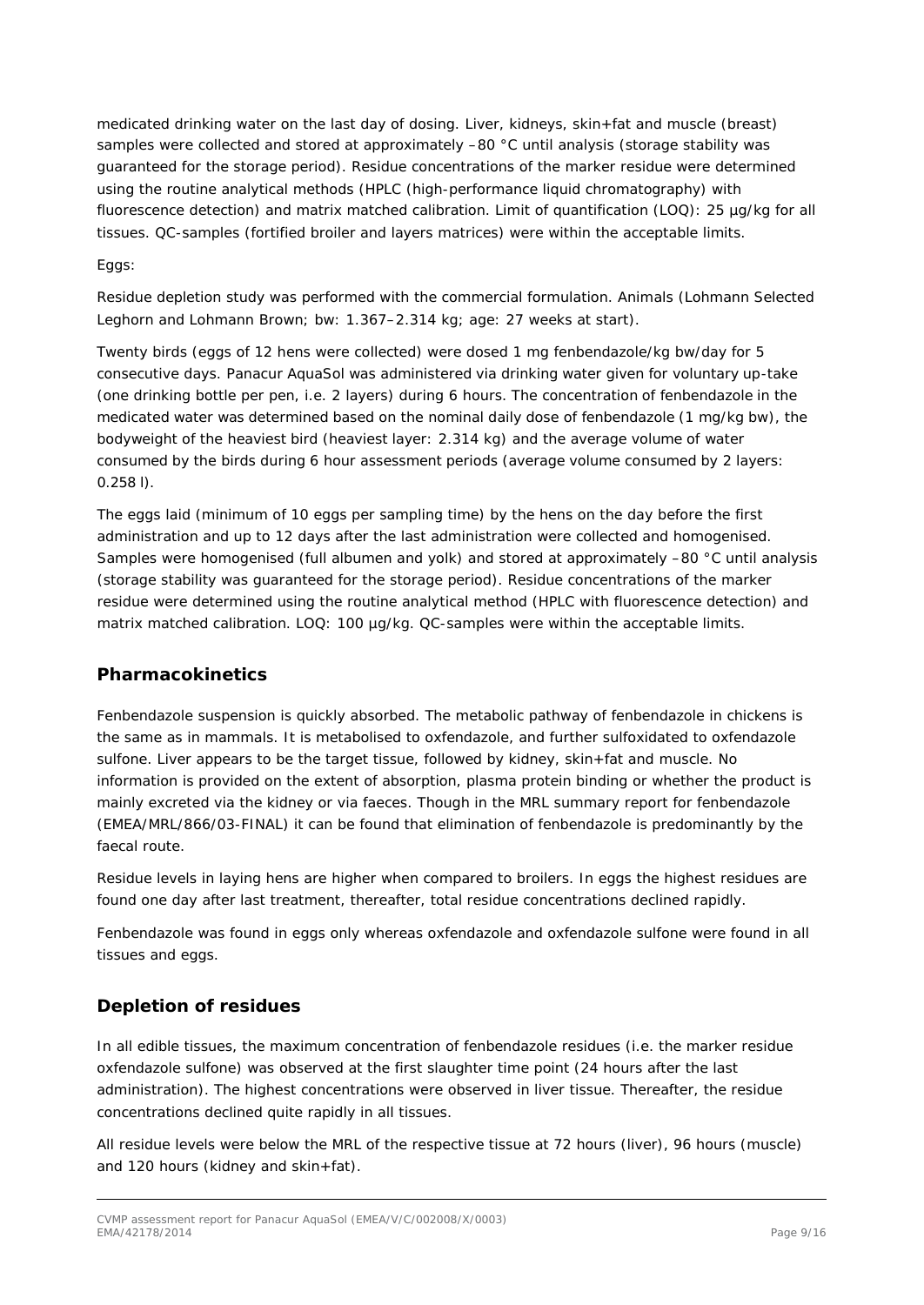In eggs all residue levels were below MRL at all-time points (i.e. during and after treatment).

### *MRLs*

The active substance, fenbendazole, is included in table 1 of the Annex of Regulation EU No. 37/2010.

| Pharmacologically | Marker residue                                                                    | Animal                                          | <b>MRL</b>                          | <b>Target</b>                                    | Other                                                                                                          |
|-------------------|-----------------------------------------------------------------------------------|-------------------------------------------------|-------------------------------------|--------------------------------------------------|----------------------------------------------------------------------------------------------------------------|
| active substance  |                                                                                   | species                                         | $(\mu g/kg)$                        | tissues                                          | provisions                                                                                                     |
| Fenbendazole      | Sum of extractable<br>residues which may<br>be oxidised to<br>oxfendazole sulfone | All food<br>producing<br>species<br>except fish | 50<br>50<br>500<br>50<br>10<br>1300 | Muscle<br>Fat<br>Liver<br>Kidney<br>Milk<br>Eggs | For porcine and<br>poultry species<br>the fat MRL<br>relates to "skin<br>and fat" in<br>natural<br>proportions |

The excipients listed in section 6.1 of the SPC are either allowed substances for which table 1 of the annex to Commission Regulation (EU) No 37/2010 indicates that no MRLs are required or are considered as not falling within the scope of Regulation (EC) No 470/2009 when used as in this veterinary medicinal product.

## *Withdrawal periods*

Based on the provided residue depletion study in tissues a withdrawal period of 6 days for edible tissues can be established for Panacur AquaSol 200 mg/ml oral suspension for use in drinking water for chicken when administered at the maximum recommended dose of 1 mg fenbendazole/kg bw/day for 5 consecutive days*.*

The withdrawal period for slaughter is calculated using the alternative approach by taking the first time point where all concentrations are below the respective MRL (72 hours for liver, 96 hours for muscle and 120 hours for kidney and skin+fat) and adding a safety span of 20%, resulting in a withdrawal period of 4 days for liver, 5 days for muscle and 6 days for kidney and skin+fat. Overall withdrawal period for slaughter: 6 days.

Based on the provided residue depletion study in eggs a withdrawal period of zero days for eggs can be established for Panacur AquaSol 200 mg/ml oral suspension for use in drinking water for chicken when administered at the maximum recommended dose of 1 mg fenbendazole/kg bw/day for 5 consecutive days*.*

As at all-time points residue levels were below MRL (though above LOQ), the withdrawal period is calculated by estimating the 95% tolerance limit for each time point (safe concentration per milking (SCPM) method for milk). The 95% tolerance limits for all time points were below MRL. Withdrawal period for eggs: zero days.

## *Analytical methods*

The residue depletion studies including their analytical methods have already been evaluated for the purpose of extending the fenbendazole tissue MRLs to chickens. The analytical methods were considered to be sufficiently validated. Validation parameters were within the limits set out in Volume 8 of the publications 'The rules governing medicinal products in the European Union'.

For tissues accuracy and precision was determined at concentrations of 25, 200 and 1,000 µg/kg; for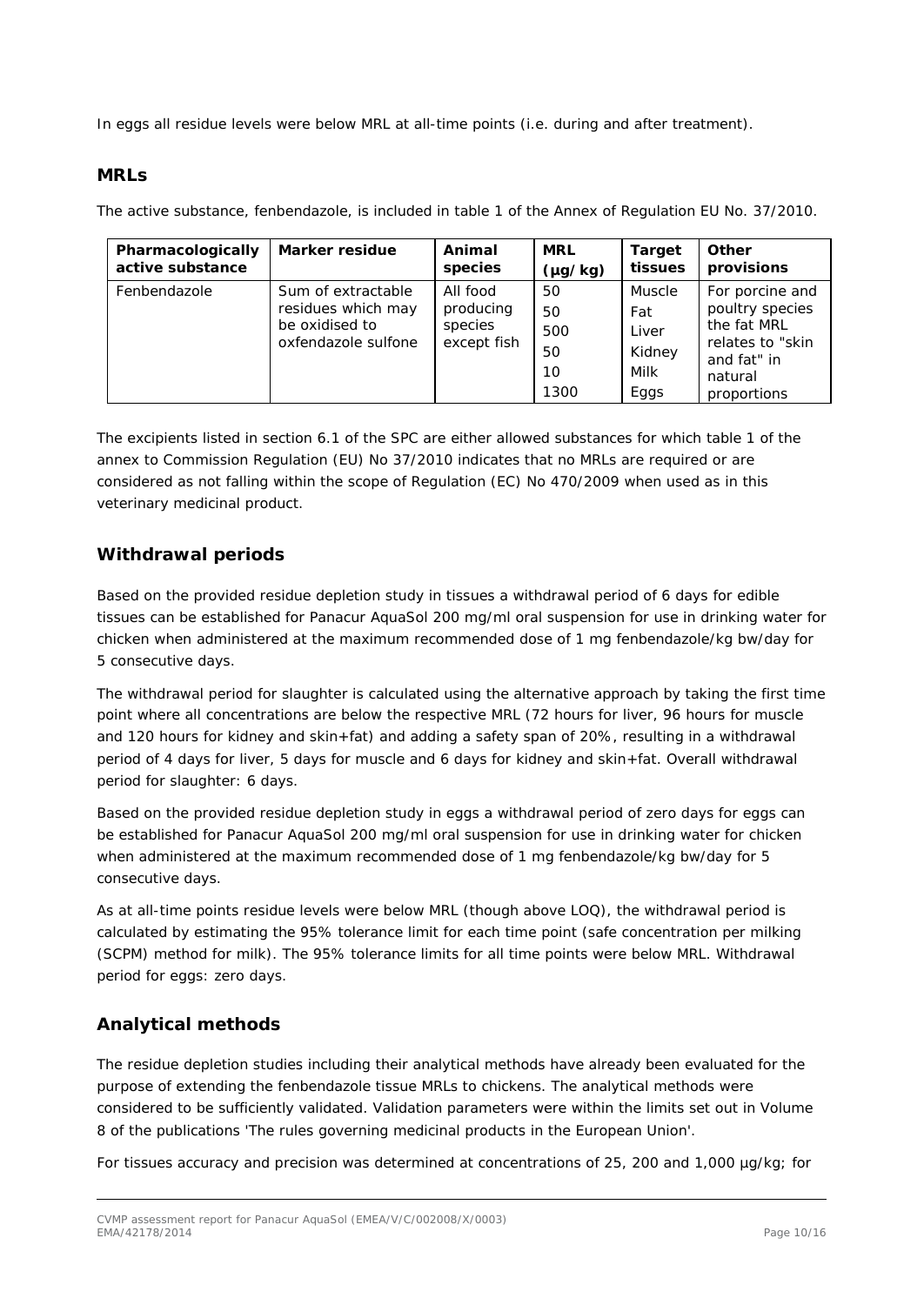eggs, at concentrations of 100, 1,000 and 2,500 µg/kg. Both within-run and between-run accuracy were within the –30% and +10% range for all tissues and eggs. The coefficient of variation values were less than 20%. The limit of detection was respectively 3.31, 4.95, 4.83, 3.43 and 22.20 µg/kg for muscle, liver, kidney, skin+fat and eggs. The LOQ was 25 µg/kg for all tissues and 100 µg/kg for eggs.

Stability of incurred residues (including eggs) in storage at –20 °C (–80 °C for skin+fat) was shown for at least 2 months.

## *Overall conclusions on the residues documentation*

The provided studies investigated the depletion of fenbendazole residues in tissues and eggs after administration of a fenbendazole suspension formulation to chicken at the recommended dosage regimen.

Based on the provided residue depletion studies a withdrawal period of 6 days for slaughter and zero days for eggs can be established for Panacur AquaSol 200 mg/ml oral suspension for use in drinking water for chicken when administered at the maximum recommended dose of 1 mg fenbendazole/kg bw/day for 5 consecutive days.

# **Part 4 – Efficacy**

## *Pharmacodynamics*

Fenbendazole belongs to the group benzimidazole anthelmintics, which acts by disruption of the microtubule function via direct binding to parasite tubulin monomers, with beta-tubulins being the primary benzimidazole target. Microtubules are major components of the mitotic spindle of eukaryotic cells, and in some cells, they form the cytoskeleton (i.e. brain cells). Fenbendazole also interferes with the energy metabolism and cellular homeostasis of the worm.

Both adult and immature stages of gastro-intestinal nematodes are affected. In general, benzimidazoles show a selective toxicity for helminths, whereas they are well tolerated in mammals. This selective toxicity is due to a more stable bond of the fenbendazole-tubulin monomer complex in helminths compared to mammals (Lacey (1990); Lacey (1987), McCracken and Stillwell (1991), Gill and Lacey (1992) (G.J. Russell, et.al. Biochemical pharmacology (1992) 43: 1095-1100). Target animal safety studies revealed that chickens tolerate fenbendazole well at up to 5x the recommended dose.

### *Development of resistance*

One literature study was submitted. In this study resistance of *Trichostrongylus* spp. in wildlife birds was investigated. These worms are not included in the current indication.

The development of nematode resistance to benzimidazoles has become a significant problem, but so far not in the chicken.

The risk for resistance development cannot be excluded, but will not be higher for Panacur AquaSol, compared to in-feed medication of fenbendazole when the appropriate measures are taken to exclude the presence of *Capillaria* spp. infestations. A suitable contraindication stating that the product should not be used in case of infestation with *Capillaria* spp., and a warning stating that frequent and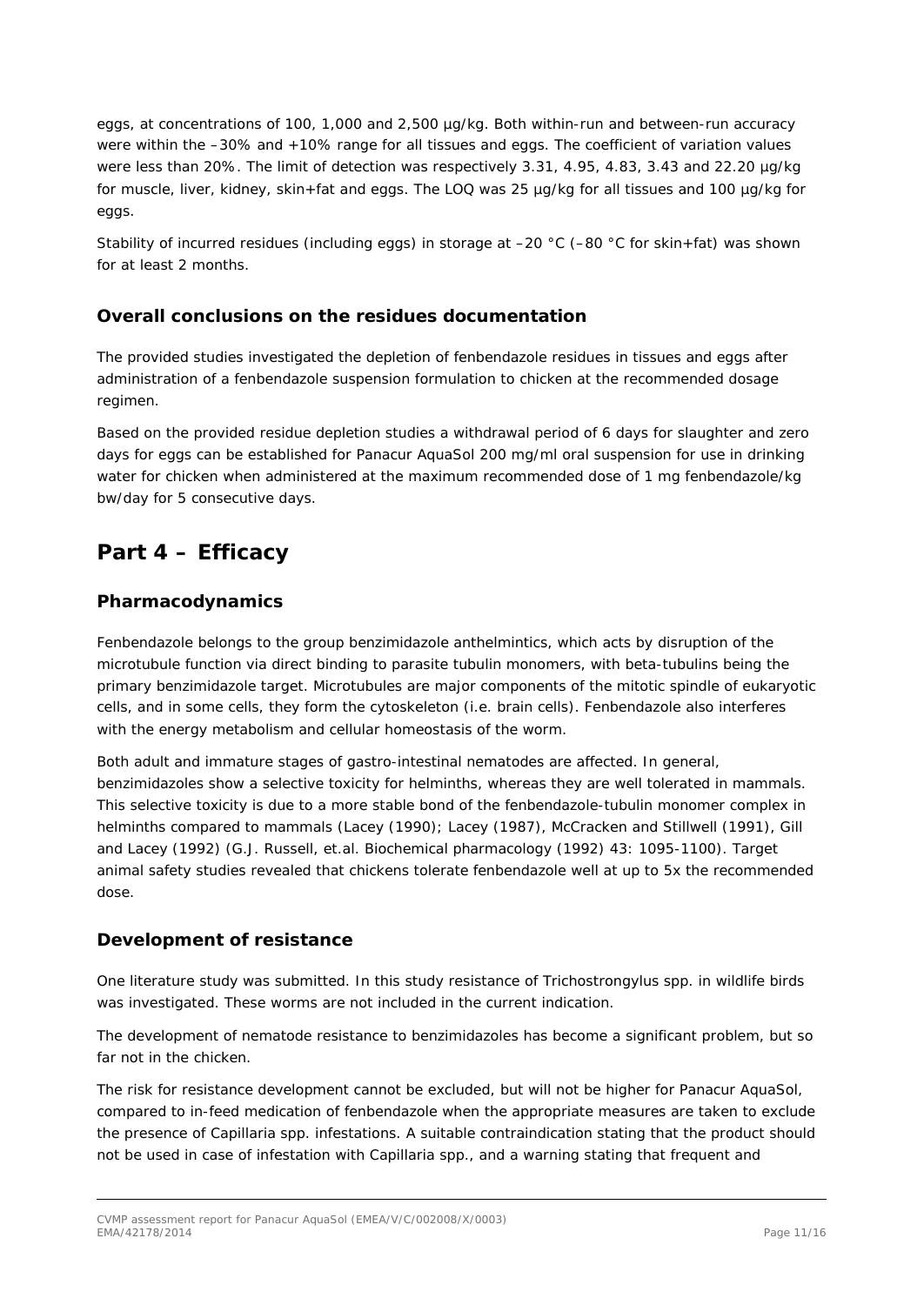repeated use of any anthelmintic could increase the risk for development of resistance is included in the SPC.

### *Pharmacokinetics*

Fenbendazole will be absorbed from the gastro-intestinal tract after oral administration. The extent of absorption differs among species. In chickens the oral bioavailability of fenbendazole was 16% when administered in Panacur AquaSol suspension according to Petersen and Friis (2000) and Davis et.al (1988),. When fenbendazole is formulated as Panacur AquaSol the bioavailability increases according to a submitted GLP (good laboratory practice) bioequivalence study. Fenbendazole and its metabolites are distributed throughout the body and the highest concentrations are found in the liver (Heggem, 2008,). Fenbendazole is rapidly metabolised by liver microsomes. The first metabolite is oxfendazole, which results from sulfoxidation. This metabolism step is reversible. Oxfendazole is further sulfoxidated to oxfendazole-sulfone. The major metabolites are excreted in bile (Short et al. 1988a, literature study). Fenbendazole can also be demethoxycarbonylated to fenbendazole amine or hydroxylated to p-hydroxyfenbendazole (Short, 1988, literature study). A residue study with radiolabeled fenbendazole showed that the metabolic pathway of fenbendazole in chickens is the same as in mammals.

## *Dose determination/justification*

All studies were conducted under GCP (good clinical practice) conditions. Three dose determination studies have been conducted and three dose confirmation studies. In all studies, both clinical and field studies, the dosage of 1 mg fenbendazole/kg bw for 5 consecutive days gives a reduction greater than 90% of adult *Ascaridia galli* and *Heterakis gallinarum* in geometric mean adult worm counts which is sufficient according to VICH GL7 and GL21. However, all studies (see table) were performed using naturally infected chickens and not in all studies this infection could be considered adequate according to the statistical analysis or according to the recommendation of VICH GL21.

| <b>Dose</b>  | $\frac{1}{2}$ of $\frac{1}{2}$ of $\frac{1}{2}$ of $\frac{1}{2}$ of $\frac{1}{2}$ of $\frac{1}{2}$ of $\frac{1}{2}$ of $\frac{1}{2}$ of $\frac{1}{2}$<br>Treatment | A. galli<br>$L5+$ Adult/L4 | Capillaria spp.<br>$L5 + Adult/L4$ | H. gallinarum<br>$L5 + adult/L4$ |
|--------------|--------------------------------------------------------------------------------------------------------------------------------------------------------------------|----------------------------|------------------------------------|----------------------------------|
| (study)      | duration (days)                                                                                                                                                    |                            |                                    |                                  |
| 1 mg/kg      | 5                                                                                                                                                                  | 97.9/85.6                  | 53.1/1.3                           | 99.8/87.7                        |
| 1 mg/kg      | 5                                                                                                                                                                  | 97.3/10.3                  | 4.9/20.3                           | 96.9/69.2                        |
| 1 mg/kg      | 5                                                                                                                                                                  | $93.9/-17.3$               | 11.3/35.0                          | $97.3/-12.4$                     |
| 1 mg/kg      | 5                                                                                                                                                                  | 100                        | 80                                 | 93                               |
| 1 mg/kg      | 5                                                                                                                                                                  | 98.7                       | 23                                 | 99.2                             |
| 1 mg/kg      | 7                                                                                                                                                                  | 99.6/65.6                  | $37.5/-17.5$                       | 99.6/70.97                       |
| 1 mg/kg      |                                                                                                                                                                    | $100*$                     | $-6.9$                             | 100                              |
| 2 mg/kg      | 5                                                                                                                                                                  | 100/100                    | 93.3/74.1                          | 100/100                          |
| 2 mg/kg      | 5                                                                                                                                                                  | 100/55.6                   | 66.6/72.7                          | 99.3/92.4                        |
| 2 mg/kg      | 5                                                                                                                                                                  | 100/48.2                   | 68.9/87.9                          | 99.9/75.2                        |
| 2 mg/kg      | 5                                                                                                                                                                  | $100*$                     | 96.3                               | 100                              |
| 2 mg/kg      | 5                                                                                                                                                                  | $100**$                    | 98.1                               | 99.4                             |
| 2 mg/kg      | 5                                                                                                                                                                  | 100                        | 92.1                               | 92.1                             |
| 3 mg/kg $**$ | 5                                                                                                                                                                  | $100**$                    | 99.4                               | 99.5                             |
| 3 mg/kg*     | 5                                                                                                                                                                  | $100*$                     | 95.3                               | 100                              |
| 3.3 mg/kg**  | 3                                                                                                                                                                  | $100**$                    | 94.2                               | 100                              |

Percent (%) efficacy worm/larval counts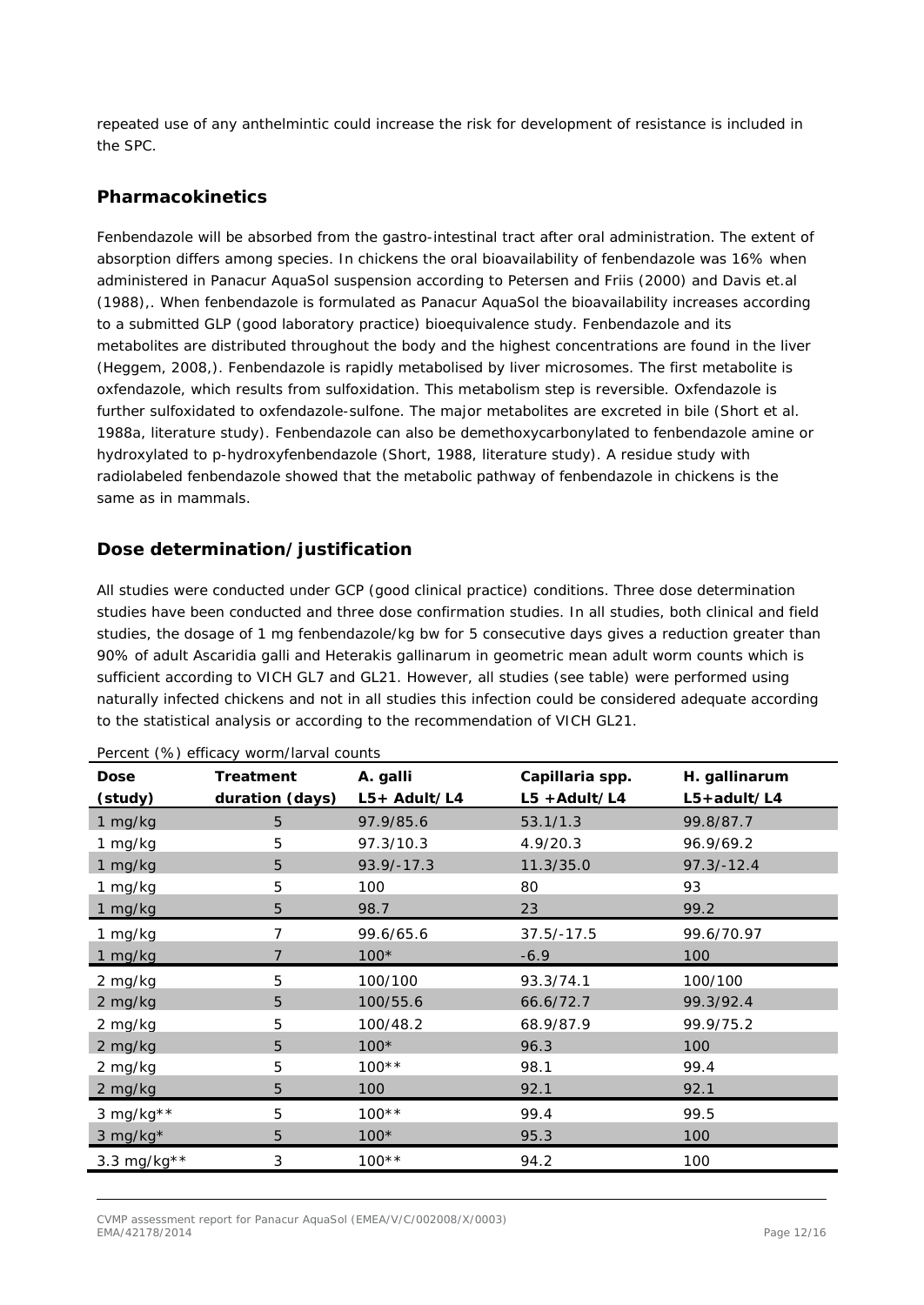| $3.5 \text{ mg/kg}$ | ာ | 100/71.9  | 66.6/72.7 | 99.4/93.9 |
|---------------------|---|-----------|-----------|-----------|
| 3.5 mg/kg           |   | 98.5/50.1 | 50.8/54.6 | 99.4/90.4 |
| 5 mg/kg) $**$       |   | 89.8      | 59.4      | 74.3      |
| 10 mg/kg            |   | 100       | 85.7      | 97.4      |
| $15 \text{ mg/kg}$  |   | 100       | 91.5      | 98.2      |

Efficacy  $\geq$  90%, which is sufficient according to the VICH GL7.

\* Study: The natural *A. galli* infection was not adequate according to the statistical analysis and adult stages were investigated not L5. Only efficacy against adult stages is written down.

\*\*: Chickens were not adequately infected with larval stages and *A. galli*. Only efficacy against adult stages is written down

It can be concluded that 1 mg/kg fenbendazole/kg bw/day for 5 consecutive days leads to sufficient efficacy in worm count reduction against L5+adult stages of *Ascaridia galli* and *Heterakis gallinarum* however this dose is suboptimal for *Capillaria* spp.

This might form a risk of resistance development of *Capillaria* species, the most virulent nematode in chickens. Therefore in the SPC a statement was added that in case of *Capillaria* infections the efficacy of the veterinary medicinal product at the recommended dosage is not sufficient for the treatment of infections with *Capillaria* spp. In case of *Capillaria* infestation another appropriate anthelmintic veterinary medicinal product has to be used. A contraindication has been added to the SPC 'Do not use in case of *Capillaria* spp. infestations'. The product can be used in outdoor chicken.

In conclusion, the current dosage is sufficient for adult (and L5 stage) of *Ascaridia galli* and *Heterakis gallinarum* but not sufficient for larval stages (L3 or L4) of these worms. Also *Capillaria* spp. require a higher dose of fenbendazole to achieve sufficient efficacy and this product is contraindicated in case of *Capillaria* infestations in flocks.

## *Target animal tolerance*

Two studies have been conducted, testing 1x, 3x and 5x the recommended dose of the test article for 15 consecutive days. The first study used growing broilers, aged 3 weeks at the start of the study. Growing broilers tolerated the 20% fenbendazole suspension (marketed as Panacur AquaSol) well. The second study used 30-week-old female layers. The oral administration of 20% fenbendazole suspension in drinking water at dose levels of 1x, 3x and 5x the recommended dose for 15 consecutive days was well tolerated in the laying hen. Of all investigated egg parameters no adverse events were noted except for egg weight that was significantly lower (1.2 gram) in the highest two treatment groups (3x and 5x the recommended dose) compared to the control group in the second half of the treatment period. However, intra-individual variance of egg weight between days could be considerately larger. In field studies this parameter was not evaluated and therefore it is unknown if this effect was coincidental.

In addition a reproductive safety study in compliance with GLP has been conducted in broiler breeders, testing 3x the recommended dose for 21 consecutive days. The results from the study demonstrated that the use of the product at this higher dose (3 mg/kg/day for 21 days) had no treatment related adverse effect on parameters observed relating to the safety of reproducing chicken and their offspring.

In the field, using breeders, no observations have been performed on the hatched chicks (bodyweight, quality).

No adverse events, by daily observation on chickens, were noted in dose determination/finding studies as well as in field studies. The youngest treated animals were 3-week old.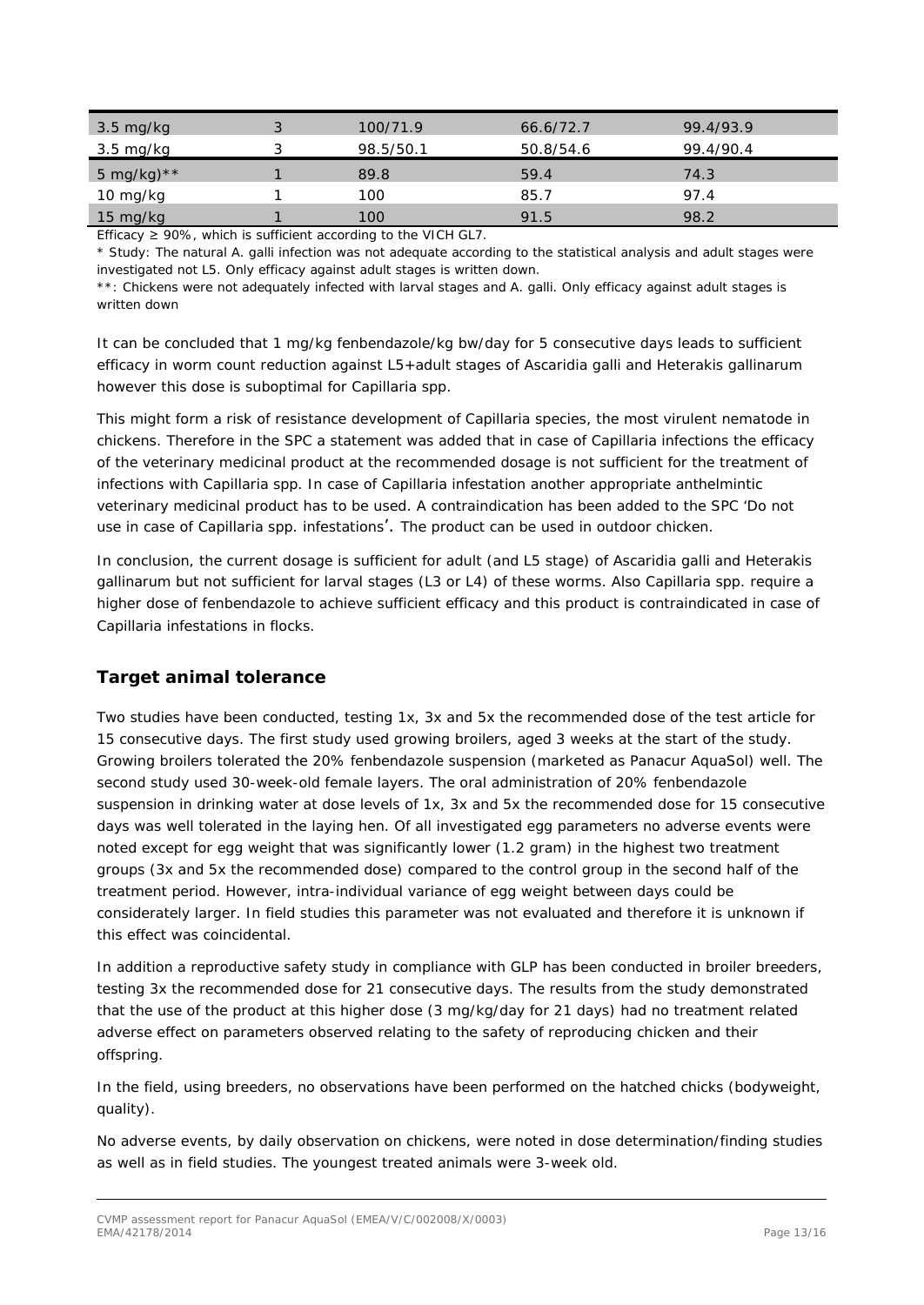## *Field trials*

Two field trials have been conducted. The first trial included six herds of breeders in 3 countries (The Netherlands, France and Italy). The study included both layer breeders and broiler breeders. Worms were counted in 15 animals before start of treatment and a post-treatment worm count was conducted in 15 chickens 7 days after the end of treatment period. The overall efficacy against adult *A. galli* (90.80%) and *H. gallinarum* (98.34%) with a daily dosage of 1 mg/kg bw on 5 consecutive days is sufficient according to VICH GL7 (> 90%). Post-treatment L5 counts, conducted 6 days after end of treatment period, were compared to pre-treatment L5 counts. The population of L5 larvae is not a static population but is an intermediate stage between L4 larvae and adult worms. The current dose of fenbendazole 20% w/v solution has insufficient efficacy against L4 larvae of *A. galli*, resulting in development of large amounts of L5 larvae in the post-treatment sample of one site (layer breeders). This resulted in an efficacy < 90%, which is insufficient. Thus in the SPC: 'control of *A. galli/H. gallinarum* infection' has been deleted from the indication. L4 larvae of *A. galli* are not included in the indication. No test article related adverse events were noted during daily observations. In two sites the number of laid eggs decreased slightly more (2%) during treatment than expected according to the standard (Ross standard), however, numerous factors could be of influence.

The second study included one site with replacement layers (Italy). In this study the birds were naturally infected with *A. galli* and it was not possible to demonstrate adequate infection using a statistical approach, therefore this study is not discussed any further.

## *Overall conclusion on efficacy*

The current dose of 1 mg fenbendazole/kg bw/day, administered for 5 consecutive days, is effective against L5 and adult *Ascaridia galli* and *Heterakis gallinarum* worms according to VICH GL7 and GL21. However it is a suboptimal dose for treatment of *Capillaria* species and L3/L4 larval stages of *A. galli* and *H. gallinarum* and the product is not indicated for these infestations.

# **Part 5 – Benefit-risk assessment**

## *Introduction*

This application is for an extension to add a new target species to an already authorised product, Panacur AquaSol indicated for the treatment and control of gastro-intestinal nematodes in pigs.

This extension application concerns the use of Panacur AquaSol in a new target species, chickens. Panacur AquaSol 200 mg/ml oral suspension for use in drinking water for chicken is identical to Panacur AquaSol 200 mg/ml oral suspension for use in drinking water for pigs in all aspects of formulation, manufacture, control testing, type of packaging and pack sizes.

The proposed indication is: *Treatment of gastro-intestinal nematodes in chicken infected with Ascaridia galli (L5 and adult stages); Heterakis gallinarum (L5 and adult stages).*

Panacur AquaSol is a white to off-white oral suspension (20% w/v) for use in drinking water containing 200 mg/ml fenbendazole as active substance, benzyl alcohol as preservative, and polysorbate 80, simethicone emulsion 30% and purified water as other excipients.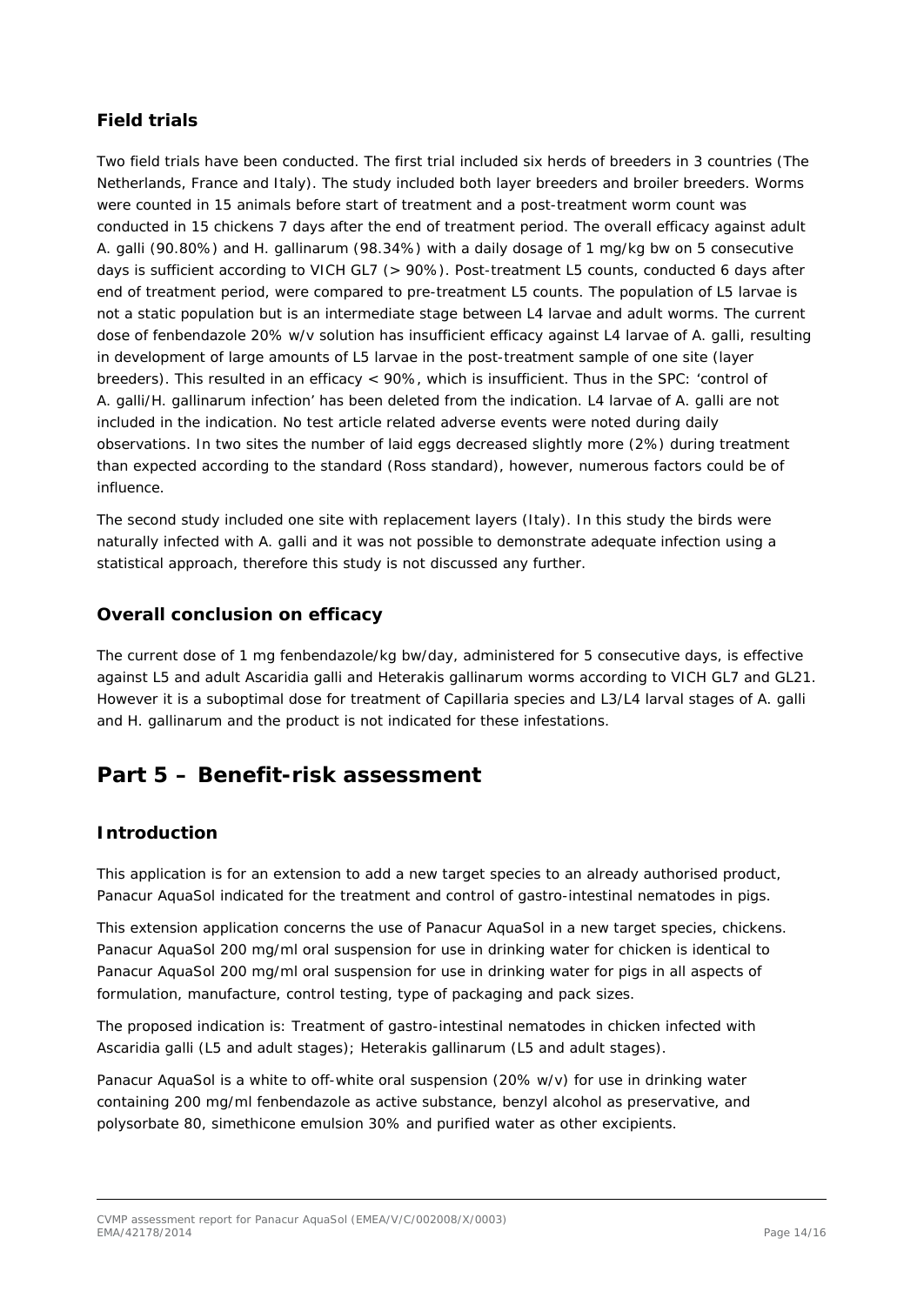## *Benefit assessment*

### **Direct therapeutic benefit**

The proposed dose of 1 mg fenbendazole/kg bw/day, administered for 5 consecutive days, is effective in chickens against L5 and adult *Ascaridia galli* and *Heterakis gallinarum* nematodes, in compliance with VICH GL7 and GL21. The therapeutic benefit for the animal, i.e. efficacy is  $> 90\%$ .

### **Additional benefits**

An additional benefit of this product is that fenbendazole is formulated in a suspension with the wet milling technique employed and therefore enables treatment via drinking water to chickens.

### **Risk assessment**

The formulation and the manufacture of Panacur AquaSol 200 mg/ml oral suspension for use in drinking water for chicken is identical to Panacur AquaSol 200 mg/ml oral suspension for use in drinking water for pigs which is well described and specifications set ensure that a product of consistent quality is produced.

The main potential risks are the following:

For the target animal:

The product appears to be well tolerated when administered to the target species as recommended.

For the user:

It is not expected that the product will pose an unacceptable risk to the user when used in accordance with label recommendations. The user safety assessment concluded that oral and dermal exposure to the product may give rise to adverse reactions and appropriate risk mitigation measures are included in the SPC (and other product information).

For the environment:

It is not expected that the product will pose a risk to the environment when used according to the SPC.

For the consumer:

Based on the provided residue depletion studies a withdrawal period of 6 days for slaughter and zero days for eggs can be established for Panacur AquaSol 200 mg/ml oral suspension for use in drinking water for chicken when administered at the maximum recommended dose of 1 mg fenbendazole/kg bw/day for 5 consecutive days.

#### Specific potential risks:

Concerning emergence of resistance, the current dose of 1 mg fenbendazole/kg bw/day, administered for 5 consecutive days, is a suboptimal dose for treatment of *Capillaria* species and L3/L4 larval stages of *A. galli* and *H. gallinarum*. The potential risk of resistance development is addressed by adding a contraindication to the SPC, that in case of a proven *Capillaria* infestation another appropriate anthelmintic veterinary medicinal product has to be used.